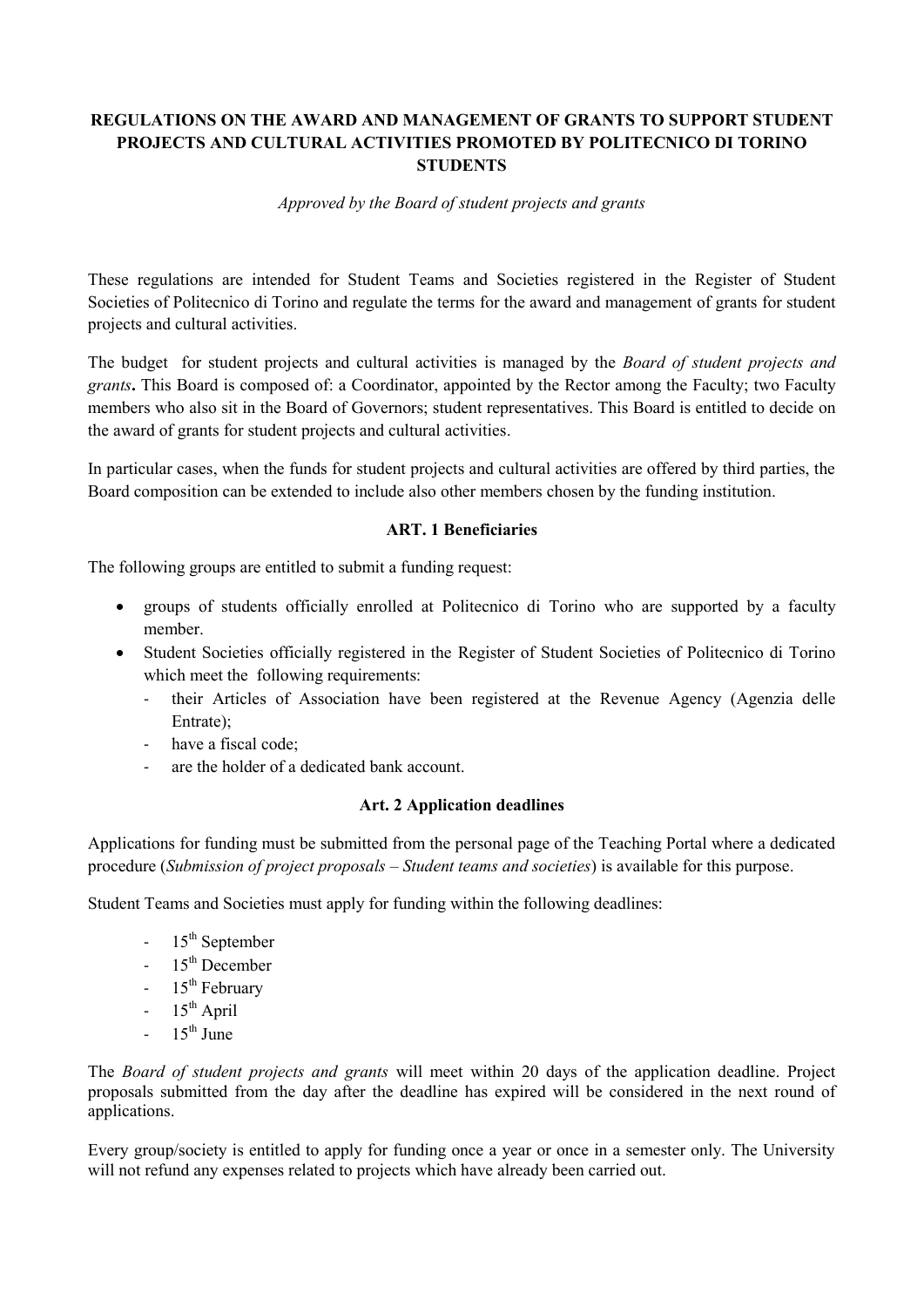## **ART. 3 Submission of project proposals**

Student Teams and Societies can submit their project proposals through a specific procedure named "Submission of project proposals – Student teams and societies". The following fields need to be filled in:

### Project title

Applicant: short description of the group who will take part in the design and development of the project. It is mandatory to list the number of participants and the degree programmes they are attending.

Student Societies simply have to write the name of the Society.

Faculty member (Project Supervisor) and Department (for Student Teams only)

A grant may be awarded by the Department to which the faculty member belongs. He/she is the Project Supervisor and is the guarantor of the project development and good use of funds.

#### Project overview

A detailed project description of the project in PDF format (max. 20 MB) must be uploaded in this section.

Project proposals submitted by Student Teams must focus on the opportunity to design and develop a project and to work with peers.

Project proposals submitted by Student Societies must focus on cultural/social initiatives and need to have wide spillover effects on the student community of the University.

The file uploaded under the Project Submission section needs to clearly include the following information:

- Detailed project description
- Activity timetable
- Forecast of expenses: a detailed description of the budget lines is crucial for a positive evaluation of the project. In this section applicants must also indicate any sponsors, grants, participation in call for proposals, self-funding deriving from the Society or from its participants.

## **ART.4 Evaluation criteria and selection of project proposals**

Within 20 days of the application deadline, the team leaders and the representatives of the Student Societies will be called to make a short presentation of their project. This presentation should last approximately 10 minutes and can include a multimedia presentation. For student teams, the Project Supervisor is allowed to attend the presentation.

After these presentations, the Board will evaluate the project proposals on the basis of the following criteria:

- Number of students included in the group (at least 5 of them must be Politecnico students), preferably enrolled in different degree programmes in order to form an interdisciplinary team (Politecnico will not fund any projects submitted by a group entirely composed of PhD candidates)
- The project has to focus on the professional, social and cultural development of its participants; nonacademic activities must be of general interest;
- The project needs to be creative and innovative;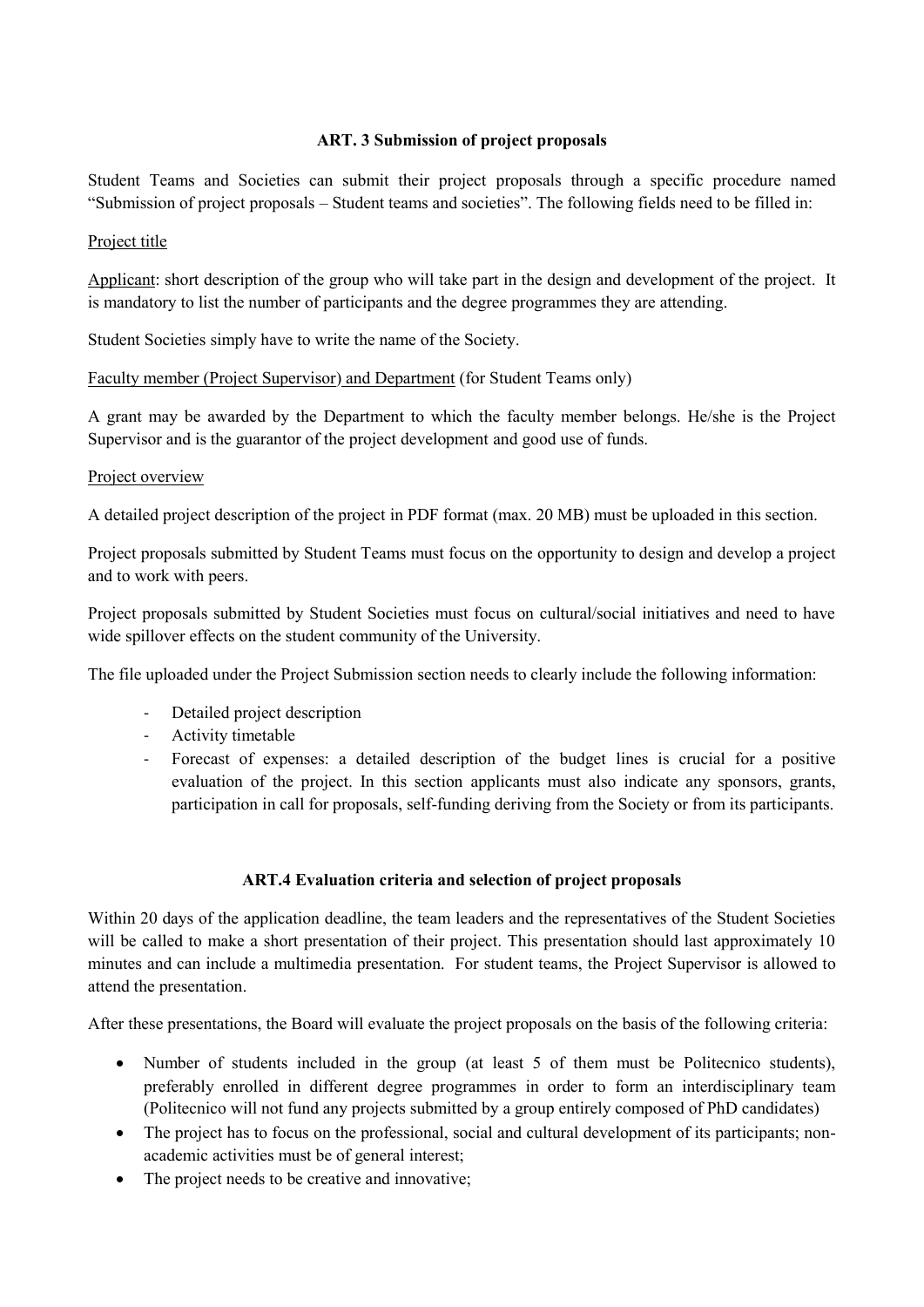- The project must have tangible outcomes and practical spillover effects. The project should normally last 1 year, but can be extended to 2 years (in this case, the project activities must be planned and reported for each year; the project can be extended for another year if the evaluation of the first year is successful)
- The project must not include any activities which pursue profit-making, political or commercial aims.
- The project must be congruous to its budget.
- The project proposal must mention specific sponsors or possible co-funding sources, if any.
- If possible, the project needs to include dissemination activities intended to promote student participation and specific communication events (exhibitions, workshops, etc.).

Projects already funded in previous years will be assessed on the basis of the results achieved. For the award of a new grant, the Board will evaluate if the project proposal shows integration elements with other projects, and more in general, any useful information for further funding.

After the evaluation of the project proposals, and within 10 days of the Board meeting, a written notification will be sent to inform applicants about the outcome of the selection process.

#### **Art. 5 Eligible and ineligible expenses**

All project expenses are eligible for funding, except for:

- Durable goods which are already available within the Departments/research centres of the University (computers, printers, furniture, stationery, etc…)
- Internal staff cost;
- External staff cost, except for possible technical collaboration contracts which are strictly necessary to carry out small tasks of the project (such cost cannot exceed 20% of the total budget)
- Purchase of website domains, website management, etc.

Equipment and specific durable capital goods which are not available within the University may be purchased upon approval of the Board. These goods will be considered property of Politecnico di Torino.

With regard to travel costs for student missions, reference is made to the existing regulations for the staff of the University. The same applies also to students in this case.

#### **ART. 6 – Funding delivery modalities**

Grants will be delivered according to the following modalities:

**Student Teams**: the funds will be transferred to the Department to which the Project Supervisor belongs.

**Student Societies**: the funds will be transferred to the bank account of the Student Society by bank wire. Before the funds are transferred, the Student Society will have to provide a declaration stating that the organization is not subject to the 4% withholding tax (*ritenuta fiscale*) and receives funding for noncommercial activities which are coherent with the institutional aims of the organization itself.

## **ART. 7 Project dissemination**

Funded projects and activities will have to be duly publicized in order to encourage students to participate. The advertising material of the project shall always mention the contribution received by Politecnico. The list of funded projects will be available on the website of the University.